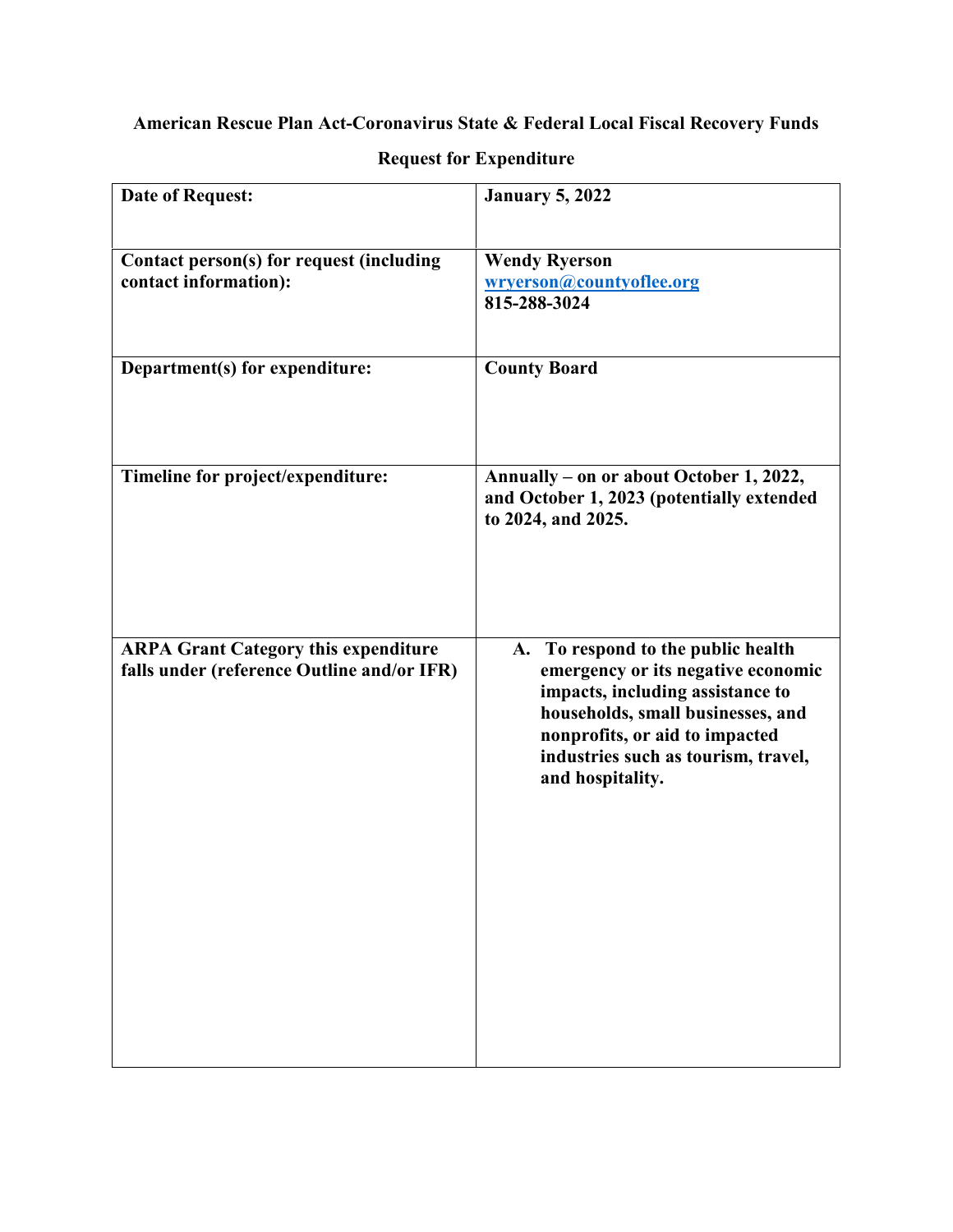| Detailed cost of expenditure and timeline<br>for project (Please include estimates and<br>any other supporting<br>documentation)                                                   | Waive annual fees typically charged to<br>small businesses for health department<br>permit fees, including brick and mortar<br>businesses and seasonal food service<br>businesses.<br>See attached document for details of<br>permit fees.<br>Total annual cost: \$59,445.00<br><b>Proposed Administrative Process: Lump</b><br>sum journal entry from ARPA fund to<br>Health Dept. for all annual permit fees as<br>of Oct 1st. of the applicable year.<br>Additional (quarterly) payments for any<br>new businesses in the interim period.                                                                                                                                                                                                                                                                                                                                                                                                 |
|------------------------------------------------------------------------------------------------------------------------------------------------------------------------------------|----------------------------------------------------------------------------------------------------------------------------------------------------------------------------------------------------------------------------------------------------------------------------------------------------------------------------------------------------------------------------------------------------------------------------------------------------------------------------------------------------------------------------------------------------------------------------------------------------------------------------------------------------------------------------------------------------------------------------------------------------------------------------------------------------------------------------------------------------------------------------------------------------------------------------------------------|
| Narrative regarding expenditure (how this<br>expenditure fits into the funding, how this<br>expenditure will benefit the<br>department/county, details regarding<br>project, etc.) | Small business owners which provide food<br>services to Lee County pay an annual<br>permit fee to the Lee County Health<br>Department. The fees are assessed<br>annually on or about October 1 <sup>st</sup> of each<br>year, and range from \$85 - \$450/ business.<br>This proposal seeks to use ARPA funding<br>to pay the annual permit fees. The Health<br>Department will, in turn, waive the permit<br>fee typically charged to these businesses.<br>Notification of the permit approval and<br>waived fee will be sent by the Health<br>Department to each affected business.<br>This proposal helps to mitigate the negative<br>economic impacts of COVID-19 for these<br>primarily small business in Lee County.<br>By offsetting some of their expenses they<br>are better positioned to overcome the many<br>hurdles businesses face in the COVID-19<br>economic climate, including employee<br>retention and business solvency. |